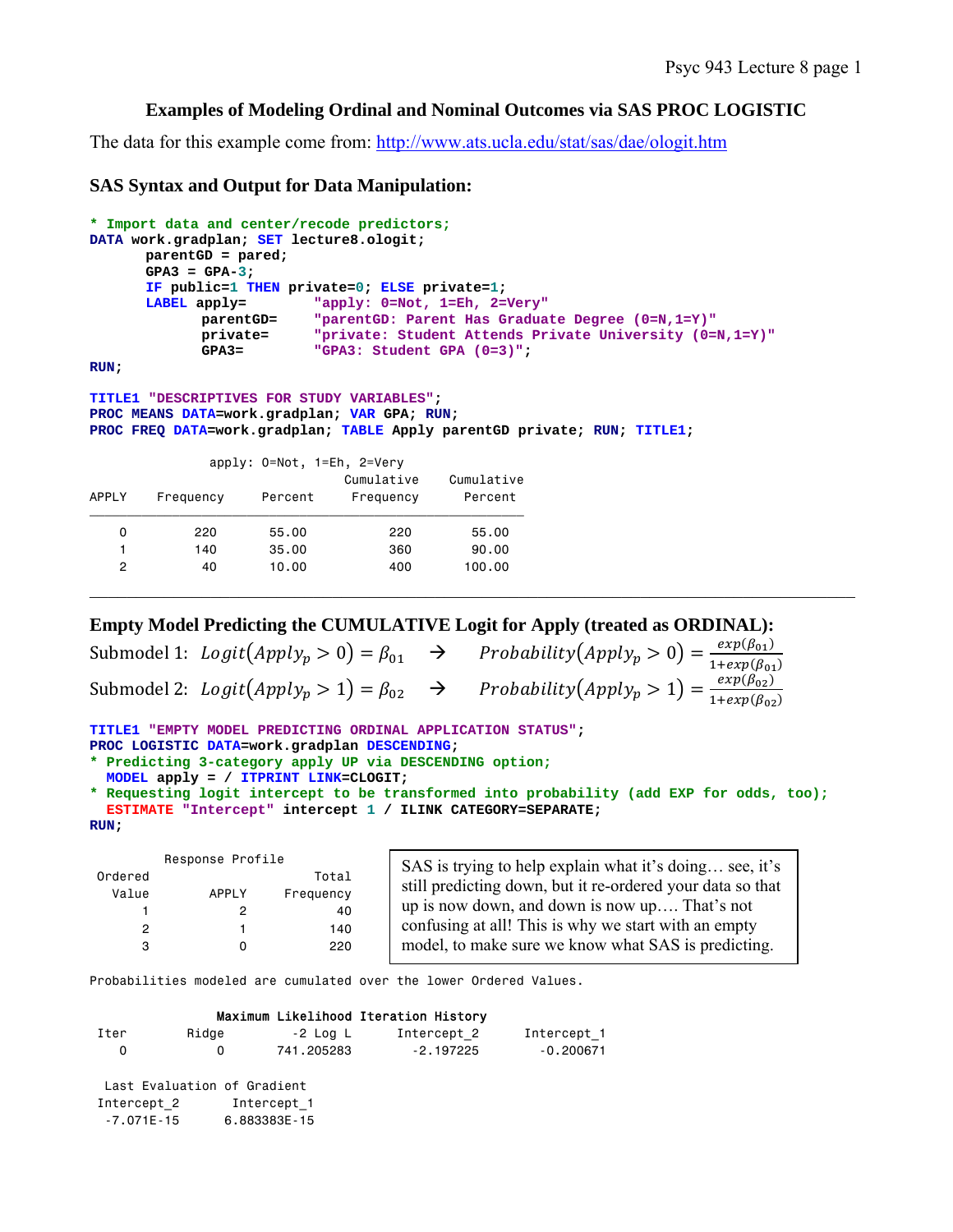Hooray! Our estimates are usable!

Convergence criterion (GCONV=1E-8) satisfied.

 $-2$  Log L = 741.205

|             |    |           | Analysis of Maximum Likelihood Estimates<br>Standard | Wald       |            |                                                                                        |
|-------------|----|-----------|------------------------------------------------------|------------|------------|----------------------------------------------------------------------------------------|
| Parameter   | DF | Estimate  | Error                                                | Chi-Square | Pr > Chisq | Intercept $2 =$ logit of apply $> 1$                                                   |
| Intercept 2 |    | $-2.1972$ | 0.1667                                               | 173,8007   | < .0001    | $(so, 01 \text{ vs. } 2 = \text{submodel } 2)$                                         |
| Intercept 1 |    | $-0.2007$ | 0.1005                                               | 3,9866     | 0.0459     | Intercept $1 =$ logit of apply $> 0$<br>$(so, 0 \text{ vs. } 12 = \text{submodel } 1)$ |

### Estimate(s) : Table truncated to save space

|           | apply:     |           | Estimate $=$ predicted logit |          |         |        | $Mean = predicted probability$ |  |
|-----------|------------|-----------|------------------------------|----------|---------|--------|--------------------------------|--|
|           | $0 = Not.$ |           |                              |          |         |        | Standard                       |  |
|           | 1=Eh.      |           | Standard                     |          |         |        | Error of                       |  |
| Label     | $2 = Verv$ | Estimate  | Error                        | z Value  | Pr >  z | Mean   | Mean                           |  |
| Intercept | 2          | $-2.1972$ | 0.1667                       | $-13.18$ | < 0.001 | 0.1000 | 0.01500                        |  |
| Intercept |            | $-0.2007$ | 0.1005                       | $-2.00$  | 0.0459  | 0.4500 | 0.02487                        |  |

| Probability of $Apply_p > 1 = exp(-2.1972) / [1 + exp(-2.1972)] = .100$ |  |
|-------------------------------------------------------------------------|--|
| Probability of $Apply_p > 0 = exp(-0.2007) / [1 + exp(-0.2007)] = .450$ |  |

| Probability of $Apply_p = 0$ :                                               | $1 - Prob_{int1} = 1 - .45 = .55$ |
|------------------------------------------------------------------------------|-----------------------------------|
| Probability of $Apply_p = 1$ : $Prob_{int1} - Prob_{int2} = .45 - .10 = .35$ |                                   |
| Probability of $Apply_p = 2$ : $Prob_{int2} - 0$                             | $= .10 - 0 = .10$                 |

| <b>APPLY</b>                         | Percent |  |  |
|--------------------------------------|---------|--|--|
| 0                                    | 55      |  |  |
| 1                                    | 35      |  |  |
| 2                                    | 10      |  |  |
| Empty model should<br>recreate these |         |  |  |

## **So now that we know what each submodel is predicting, we can add some predictors...**

Submodel 1:  $Logit(Apply_p > 0) = \beta_{01} + \beta_1(GPA_p - 3) + \beta_2(ParentGD_p) + \beta_3(Private_p)$ Submodel 2:  $Logit(Apply_p > 1) = \beta_{02} + \beta_1(GPA_p - 3) + \beta_2(ParentGD_p) + \beta_3(Private_p)$ 

 $\_$  , and the contribution of the contribution of the contribution of the contribution of  $\mathcal{L}_\mathcal{A}$ 

**ODS GRAPHICS ON; TITLE1 "CONDITIONAL MODEL PREDICTING ORDINAL APPLICATION STATUS"; TITLE2 "MAIN EFFECTS ONLY"; PROC LOGISTIC DATA=work.gradplan DESCENDING; MODEL apply = gpa3 parentGD private / LINK=CLOGIT ITPRINT RSQUARE;** 

Rest of syntax will follow…

Probabilities modeled are cumulated over the lower Ordered Values.

### Maximum Likelihood Iteration History

| Iter | Ridae | -2 Loa L   | Intercept 2 | Intercept 1 | GPA3     | parentGD | private  |
|------|-------|------------|-------------|-------------|----------|----------|----------|
| 0    |       | 741.205283 | $-2.197225$ | $-0.200671$ |          |          |          |
|      |       | 717.464963 | $-2.408487$ | $-0.411933$ | 0.549246 | 1.052266 | 0.053785 |
| 2    |       | 717.025529 | $-2.504783$ | $-0.412957$ | 0.617084 | 1.043998 | 0.056955 |
|      |       | 717.024872 | $-2.510079$ | $-0.414639$ | 0.615596 | 1.047808 | 0.058544 |

Last Change in -2 Log L 0.0006568145

| Last Evaluation of Gradient |              |              |              |              |  |  |
|-----------------------------|--------------|--------------|--------------|--------------|--|--|
| Intercept 2                 | Intercept 1  | GPA3         | parentGD     | private      |  |  |
| -0.001054534                | -0.002299624 | 0.0015795107 | -0.002580072 | -0.001586708 |  |  |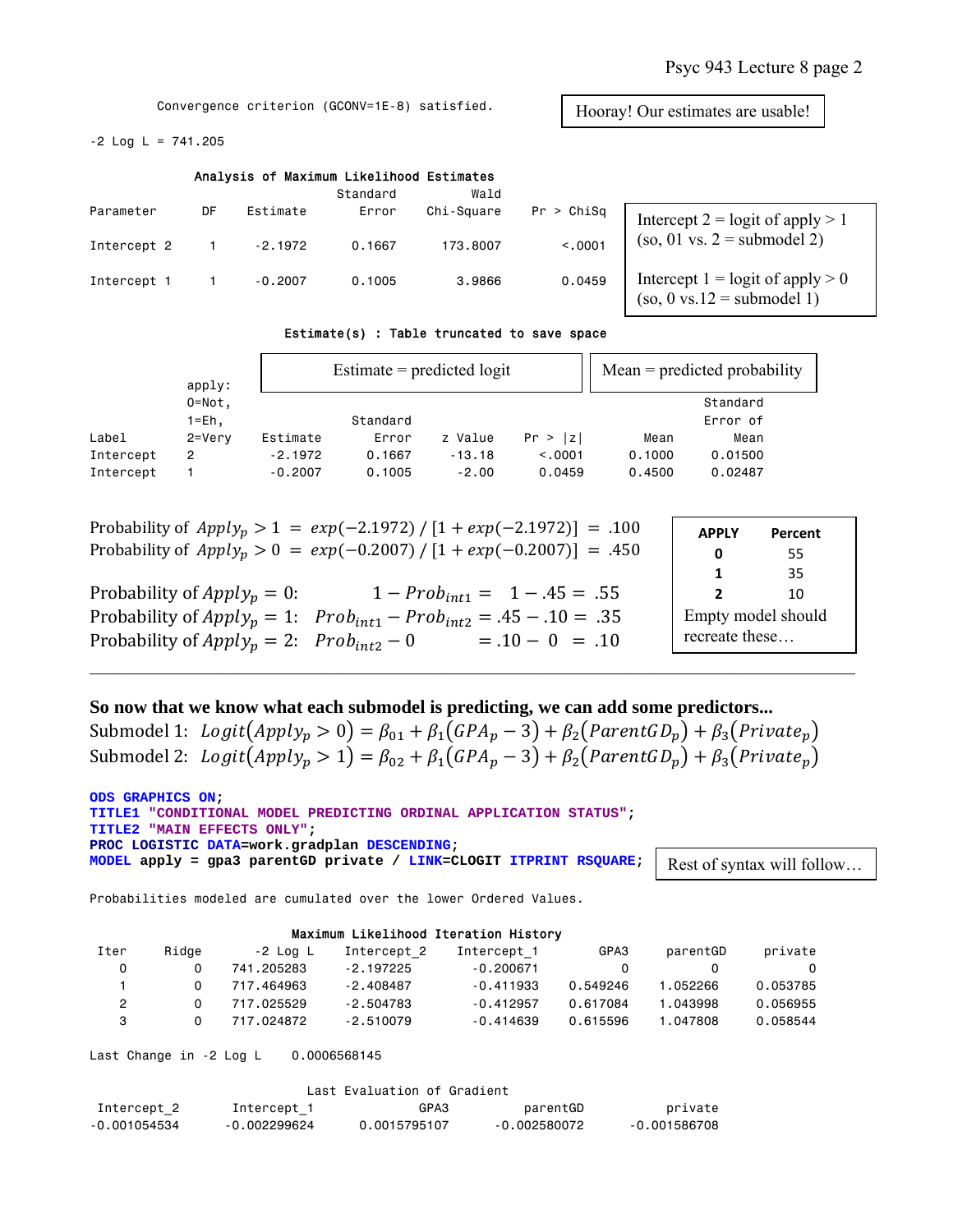Convergence criterion (GCONV=1E-8) satisfied.

| Score Test for the Proportional Odds Assumption<br>Chi-Square<br>DF<br>Pr > Chisq<br>4.8446<br>0.1835<br>3 |                                                              |                                                                  |                                                         |                                                                | This is the global test of <b>whether proportional odds</b><br><b>holds in these data</b> , with $df = #slopes * C-2$ . Because<br>the test statistic is nonsignificant, we can assume the<br>submodels are the same except for their intercepts. |                                                                                                                      |  |  |
|------------------------------------------------------------------------------------------------------------|--------------------------------------------------------------|------------------------------------------------------------------|---------------------------------------------------------|----------------------------------------------------------------|---------------------------------------------------------------------------------------------------------------------------------------------------------------------------------------------------------------------------------------------------|----------------------------------------------------------------------------------------------------------------------|--|--|
|                                                                                                            |                                                              | Model Fit Statistics                                             | Intercept                                               |                                                                | SAS fits the empty model by default—that's what the                                                                                                                                                                                               |                                                                                                                      |  |  |
| Criterion<br>AIC                                                                                           | Intercept<br>and<br>Only<br>Covariates<br>745.205<br>727.025 |                                                                  |                                                         |                                                                | "intercept only" column is for. But it's still useful to fit<br>the empty model to see what the submodels predict.                                                                                                                                |                                                                                                                      |  |  |
| SC<br>$-2$ Log L                                                                                           | 753.188<br>741.205                                           |                                                                  | 746.982<br>717.025                                      |                                                                |                                                                                                                                                                                                                                                   |                                                                                                                      |  |  |
| Pseudo- $R^2$ values (use with caution)<br>Max-rescaled R-Square<br>0.0696<br>0.0587<br>R-Square           |                                                              |                                                                  |                                                         |                                                                |                                                                                                                                                                                                                                                   |                                                                                                                      |  |  |
|                                                                                                            |                                                              | Testing Global Null Hypothesis: BETA=0                           |                                                         |                                                                |                                                                                                                                                                                                                                                   | SAS does some of your model comparisons                                                                              |  |  |
| Test<br>Likelihood Ratio                                                                                   |                                                              | Chi-Square<br>24.1804                                            | DF<br>3                                                 | Pr > Chisq<br>< 0.001                                          | for you, too! The likelihood ratio $x^2$ is the<br>$-2\Delta LL$ (difference in $-2LL$ ) for df=3 between                                                                                                                                         |                                                                                                                      |  |  |
| Score<br>Wald                                                                                              | 23.4804<br>3<br>24,3337<br>3                                 |                                                                  |                                                         | < 0.001<br>< 0.001                                             | the empty and <i>current</i> models. Two other<br>versions of the same idea are also provided.                                                                                                                                                    |                                                                                                                      |  |  |
|                                                                                                            | Analysis of Maximum Likelihood Estimates<br>Standard<br>Wald |                                                                  |                                                         |                                                                |                                                                                                                                                                                                                                                   |                                                                                                                      |  |  |
| Parameter<br>Intercept 2<br>Intercept 1<br>GPA3<br>parentGD<br>private                                     | DF<br>1<br>1<br>1.<br>1<br>1                                 | Estimate<br>$-2.5101$<br>$-0.4146$<br>0.6156<br>1.0478<br>0.0585 | Error<br>0.3103<br>0.2732<br>0.2626<br>0.2684<br>0.2886 | Chi-Square<br>65,4266<br>2,3030<br>5,4963<br>15,2350<br>0.0411 | Pr > Chisq<br>< 0.001<br>0.1291<br>0.0191<br>< 0.001<br>0.8393                                                                                                                                                                                    | Only one version of each<br>predictor effect is provided<br>because this ordinal model<br>assumes proportional odds. |  |  |

**Interpret each effect…** 

**Intercept 2:** 

**Intercept 1:** 

**GPA3:** 

**parentGD:** 

**private:** 

|          | <b>Odds Ratio Estimates</b> |                   |       |
|----------|-----------------------------|-------------------|-------|
|          | Point                       | 95% Wald          |       |
| Effect   | Estimate                    | Confidence Limits |       |
| GPA3     | 1.851                       | 1,106             | 3,096 |
| parentGD | 2.851                       | 1.685             | 4.826 |
| private  | 1,060                       | 0.602             | 1,867 |

Odds ratios whose confidence intervals do not include 1 are significant (so only the effect of private school is nonsignificant).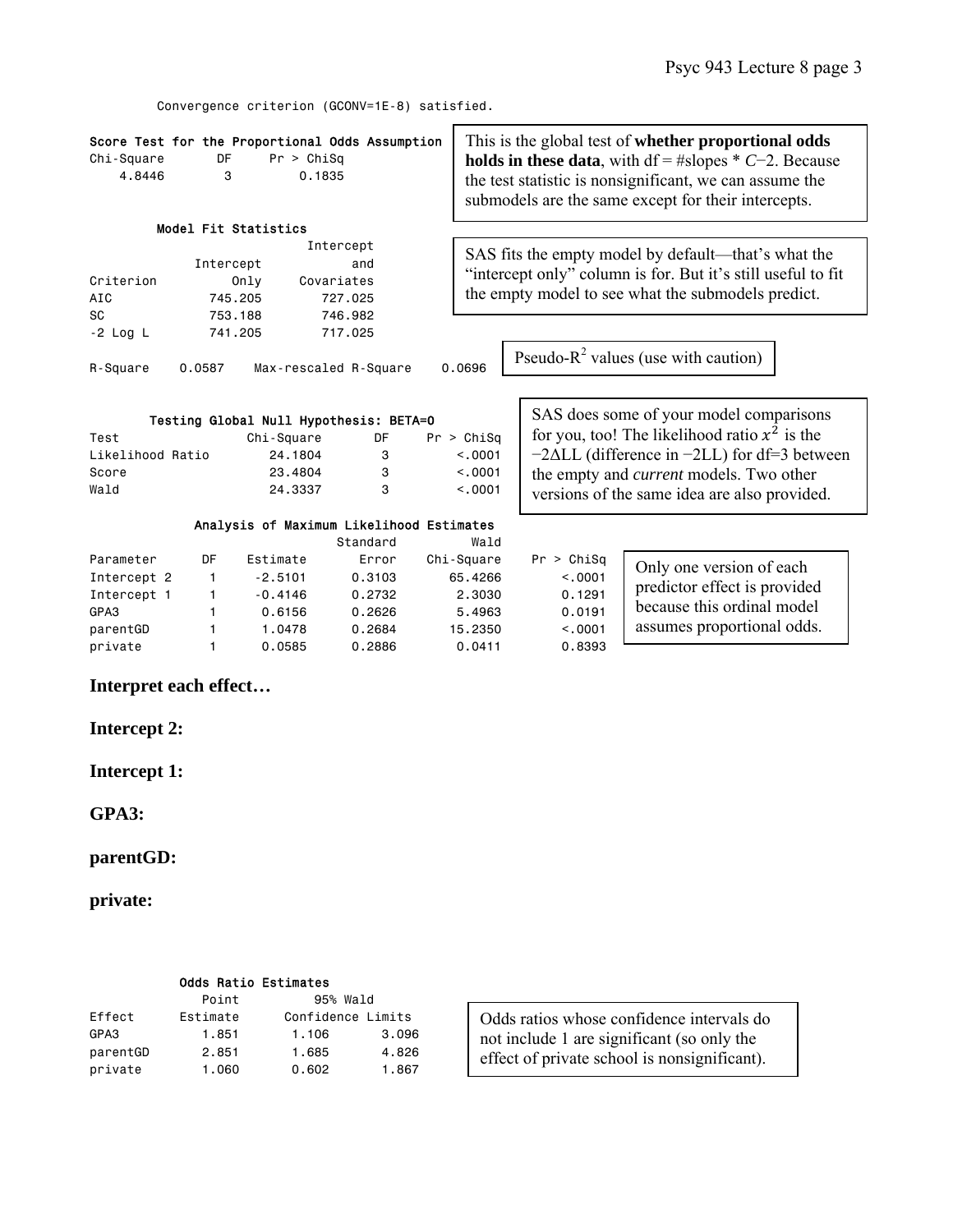# **SAS made us some pictures from the EFFECTPLOT statement: ( in which the LINK option plots in logits or and ILINK plots in probability)**

```
* Plot to demonstrate proportional odds (use LINK to get logit, ILINK to get probability);
* CLM=confidence limits, NOOBS=don't print people;
EFFECTPLOT FIT(X=GPA3) / AT (parentGD=0 private=0) LINK CLM NOOBS;
```


The slope of the line for the GPA effect is the same across submodel—this is the "proportional odds" assumption. The lines differ by a constant amount, created by allowing a different intercept for each logit, no matter what GPA is.

Although these plots were created for parentGD =0 and private  $= 0$ , setting them at any other values would not change the GPA *slope* (because they don't interact with GPA). It would change the *intercept*, however.



The effect of GPA on the probability is nonlinear. The lines "shut off" as they approach 0 (or 1, although that doesn't happen here). That is the magic of the logit link—it prevents Y from going out of bounds!

**There are many more EFFECTPLOT options as well (including to plot interactions).**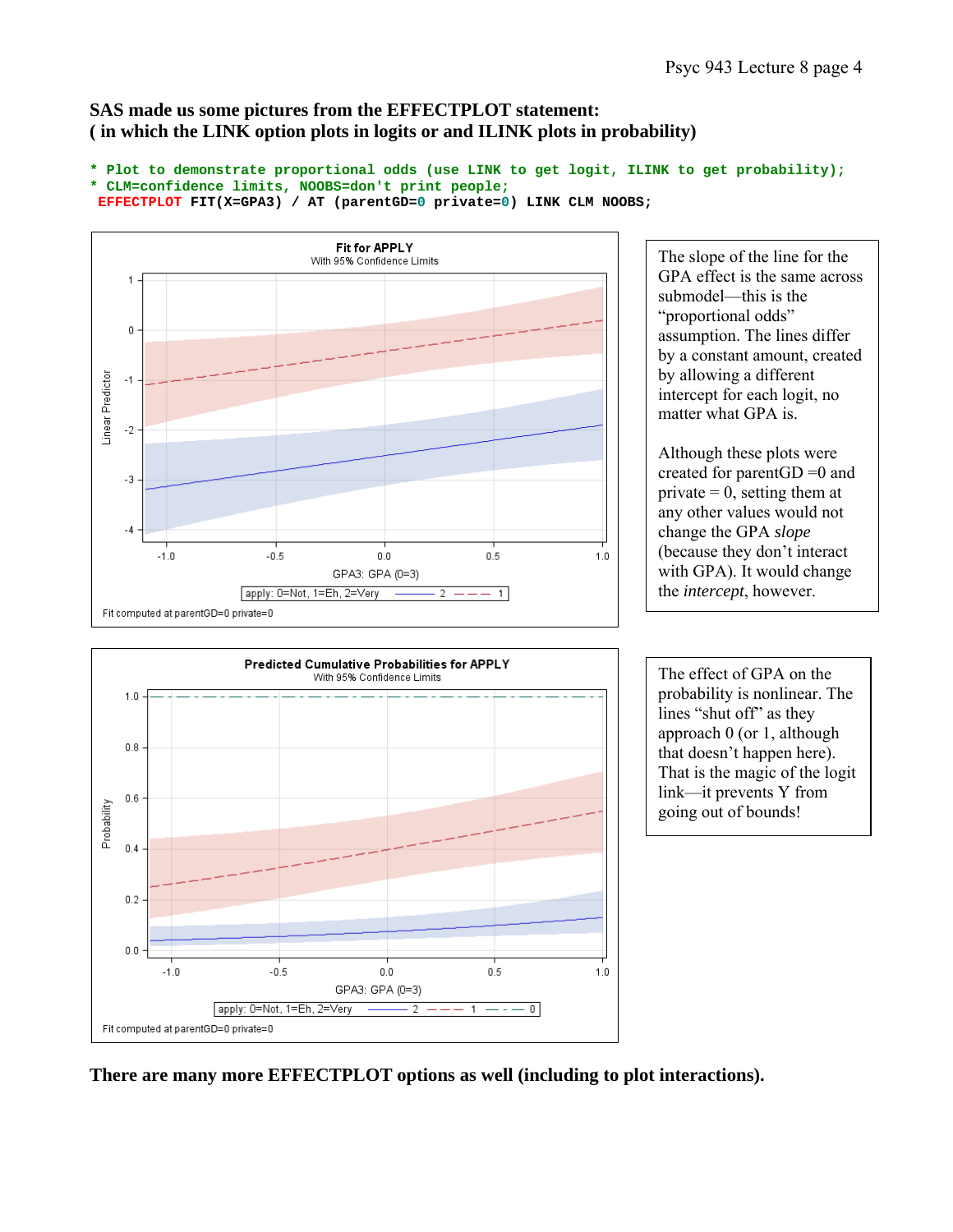$\Gamma$ 

## **Previously shown model estimates:**

### Analysis of Maximum Likelihood Estimates

|             |    |           | Standard | Wald       |                 |                              |
|-------------|----|-----------|----------|------------|-----------------|------------------------------|
| Parameter   | DF | Estimate  | Error    | Chi-Square | Pr > Chisq      |                              |
| Intercept 2 |    | $-2.5101$ | 0.3103   | 65,4266    | $< 0001$ beta02 | Only one version of each     |
| Intercept 1 |    | $-0.4146$ | 0.2732   | 2,3030     | 0.1291 beta01   | predictor effect is provided |
| GPA3        |    | 0.6156    | 0.2626   | 5,4963     | 0.0191 beta1    | because this ordinal model   |
| parentGD    |    | .0478     | 0.2684   | 15,2350    | $< 0001$ beta2  | assumes proportional odds.   |
| private     |    | 0.0585    | 0.2886   | 0.0411     | 0.8393 beta3    |                              |

### **Now let's examine some additional requested estimates.**

```
* Requesting conditional group means;
                                     intercept 1 parentGD 0 / ILINK CATEGORY=SEPARATE;
ESTIMATE "Mean for Yes Grad Parent" intercept 1 parentGD 1 / ILINK CATEGORY=SEPARATE; 
ESTIMATE "Mean for Public School" intercept 1 private 0 / ILINK CATEGORY=SEPARATE; 
                                     intercept 1 private 1 / ILINK CATEGORY=SEPARATE;
```
**\* Example of custom hypothesis test; ESTIMATE "Difference of Parent & School Effects" parentGD -1 private 1 /CATEGORY=SEPARATE; RUN; ODS GRAPHICS OFF;** 

#### Estimate(s) : Table truncated to save space

|                                            | apply:<br>$0 = Not.$ |           | Estimate $=$ predicted logit |          | $Mean = predicted$<br>probability |         |          |
|--------------------------------------------|----------------------|-----------|------------------------------|----------|-----------------------------------|---------|----------|
|                                            | $1 = Eh,$            |           | Standard                     |          |                                   |         | Error of |
| Label                                      | 2=Very               | Estimate  | Error                        | z Value  | Pr >  z                           | Mean    | Mean     |
| Mean for No Grad Parent                    | 2                    | $-2.5101$ | 0.3103                       | $-8.09$  | < 0.0001                          | 0.07515 | 0.02157  |
| Mean for No Grad Parent                    |                      | $-0.4146$ | 0.2732                       | $-1.52$  | 0.1291                            | 0.3978  | 0.06545  |
| Mean for Yes Grad Parent                   | 2                    | $-1.4623$ | 0.3544                       | $-4.13$  | < 0.0001                          | 0.1881  | 0.05413  |
| Mean for Yes Grad Parent                   |                      | 0.6332    | 0.3450                       | 1.84     | 0.0665                            | 0.6532  | 0.07815  |
| Mean for Public School                     | $\overline{2}$       | $-2.5101$ | 0.3103                       | $-8.09$  | < 0.0001                          | 0.07515 | 0.02157  |
| Mean for Public School                     |                      | $-0.4146$ | 0.2732                       | $-1.52$  | 0.1291                            | 0.3978  | 0.06545  |
| Mean for Private School                    | 2                    | $-2.4515$ | 0.1873                       | $-13.09$ | < 0.0001                          | 0.07933 | 0.01368  |
| Mean for Private School                    |                      | $-0.3561$ | 0.1177                       | $-3.03$  | 0.0025                            | 0.4119  | 0.02850  |
| Difference of<br>Parent and School Effects | 2                    | $-0.9893$ | 0.3860                       | $-2.56$  | 0.0104                            |         |          |
|                                            |                      |           |                              |          |                                   |         |          |
| Difference of<br>Parent and School Effects |                      | $-0.9893$ | 0.3860                       | $-2.56$  | 0.0104                            |         |          |

**Do the** *p***-values for the intercepts (conditional means) provide useful information?** 

**For what value of GPA are these means estimated? How would we select a different GPA?** 

**\_\_\_\_\_\_\_\_\_\_\_\_\_\_\_\_\_\_\_\_\_\_\_\_\_\_\_\_\_\_\_\_\_\_\_\_\_\_\_\_\_\_\_\_\_\_\_\_\_\_\_\_\_\_\_\_\_\_\_\_\_\_\_\_\_\_\_\_\_\_\_\_\_\_\_\_\_\_\_\_\_**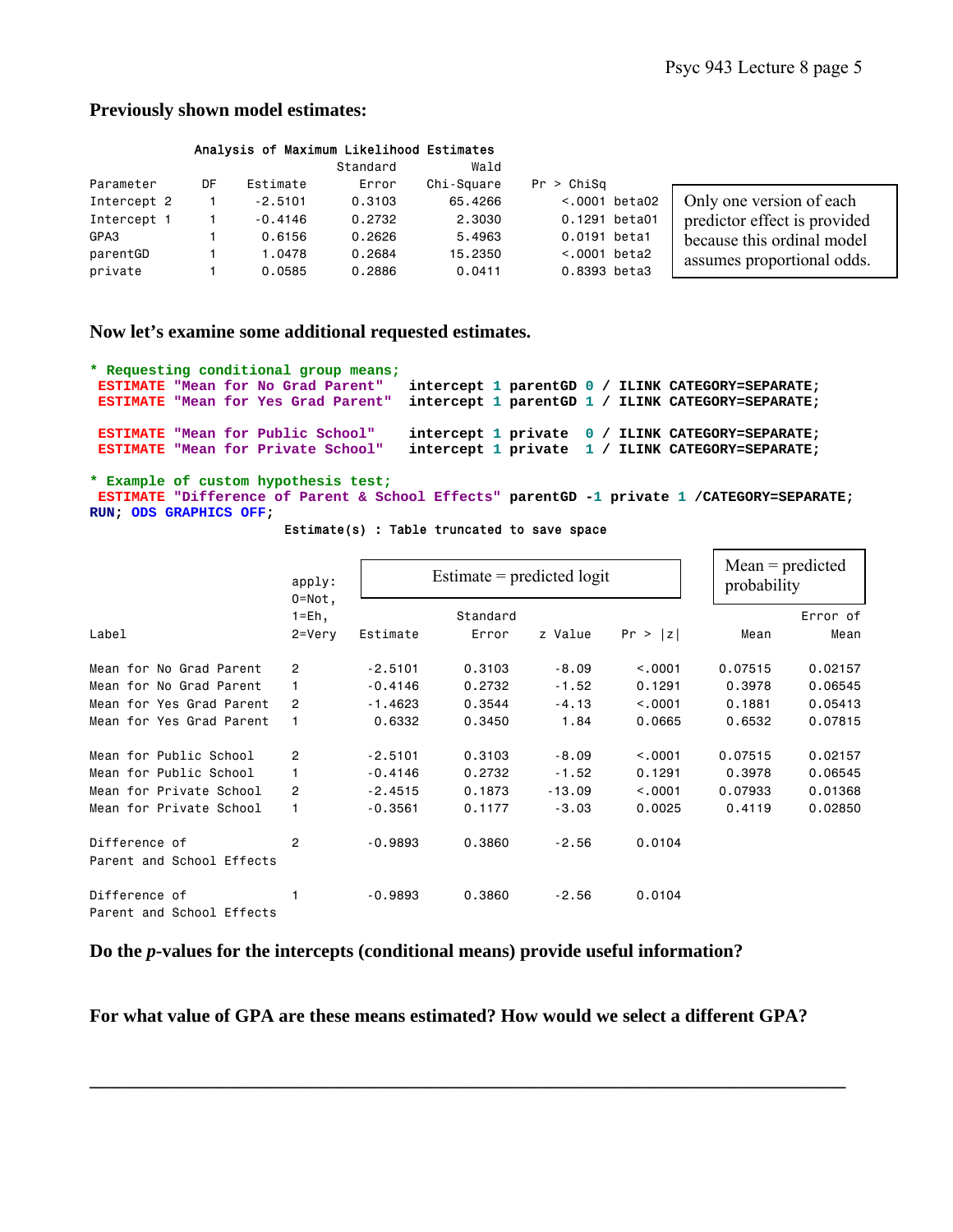**Let's see how to add an interaction, such as between ParentGD and Private School...**  Submodel 1:  $Logit(Apply_p > 0) =$ 

 $\beta_{01} + \beta_1(GPA_p - 3) + \beta_2(ParentGD_p) + \beta_3(Private_p) + \beta_4(ParentGD_p)(Private_p)$ Submodel 2:  $Logit(Apply_p > 1) =$ 

 $\beta_{02} + \beta_1(GPA_p - 3) + \beta_2(ParentGD_p) + \beta_3(Private_p) + \beta_4(ParentGD_p)(Private_p)$ 

| ODS GRAPHICS ON;<br>TITLE2 "ADDING INTERACTION OF PARENT GRAD BY SCHOOL TYPE";<br>PROC LOGISTIC DATA=work.gradplan DESCENDING;<br>* Need to list group predictors on CLASS statement for plots;<br>CLASS parentGD(REF='0') private (REF='0'); | means "estimate all interactions"<br>among these predictors"<br>(can also add $(a)2$ to say just all 2-<br>way, $(a)$ 3 for 3-way, etc. |
|-----------------------------------------------------------------------------------------------------------------------------------------------------------------------------------------------------------------------------------------------|-----------------------------------------------------------------------------------------------------------------------------------------|
| * Model now includes interactions via  ;                                                                                                                                                                                                      |                                                                                                                                         |
| MODEL apply = gpa3 parentGD private / LINK=CLOGIT ITPRINT RSQUARE;                                                                                                                                                                            |                                                                                                                                         |

Probabilities modeled are cumulated over the lower Ordered Values.

Rest of syntax will follow…

| Class Level Information |       |           |  |  |  |  |
|-------------------------|-------|-----------|--|--|--|--|
|                         |       | Design    |  |  |  |  |
| Class                   | Value | Variables |  |  |  |  |
| parentGD                | n     | - 1       |  |  |  |  |
|                         | 1     |           |  |  |  |  |
| private                 | n     | - 1       |  |  |  |  |
|                         |       |           |  |  |  |  |

By default, predictors on the CLASS statement get effect-coded. But in LOGISTIC you can add a REF option to choose the reference group (this is not the case in other PROCs, though).

Maximum Likelihood Iteration History

| Iter | Ridae | -2 Loa L   | Intercept 2 | Intercept 1 | GPA3     | parentGD1 | private1 | parentGD1<br>private1 |
|------|-------|------------|-------------|-------------|----------|-----------|----------|-----------------------|
| 0    | 0     | 741.205283 | $-2.197225$ | $-0.200671$ |          | $\Omega$  |          | 0                     |
|      | 0     | 716.344326 | $-1.921537$ | 0.075017    | 0.555611 | 0.393527  | 0.150243 | 0.213109              |
| 2    | 0     | 715.808783 | $-2.022062$ | 0.075304    | 0.622824 | 0.395572  | 0.135206 | 0.191637              |
| 3    | 0     | 715.807732 | $-2,023610$ | 0.078070    | 0.620759 | 0.399014  | 0.134752 | 0.190783              |

Last Change in -2 Log L 0.0010512366

#### Last Evaluation of Gradient

|                |                |              |                |                | parentGD1  |
|----------------|----------------|--------------|----------------|----------------|------------|
| Intercept 2    | Intercept 1    | GPA3         | parentGD1      | private1       | 1private1  |
| $-0.000560154$ | $-0.001124494$ | 0.0037301663 | $-0.001238268$ | $-0.003273631$ | -0.0059295 |

Convergence criterion (GCONV=1E-8) satisfied.

|                      |                      | Score Test for the Proportional Odds Assumption | This is the global test of <b>whether proportional odds</b>                                                                                                                        |
|----------------------|----------------------|-------------------------------------------------|------------------------------------------------------------------------------------------------------------------------------------------------------------------------------------|
| Chi-Square<br>5.6363 | DF<br>4              | Pr > Chisq<br>0.2280                            | <b>holds in these data</b> , with $df = #slopes * C-2$ . Because<br>the test statistic is nonsignificant, we can assume the<br>submodels are the same except for their intercepts. |
|                      | Model Fit Statistics |                                                 |                                                                                                                                                                                    |
| Criterion            | Intercept<br>Only    | Intercept<br>and<br>Covariates                  | SAS fits the empty model by default—that's what the<br>"intercept only" column is for. But it's still useful to fit<br>the empty model to see what the submodels predict.          |
| AIC                  | 745.205              | 727,808                                         |                                                                                                                                                                                    |
| SC                   | 753.188              | 751.757                                         |                                                                                                                                                                                    |
| $-2$ Log L           | 741.205              | 715,808                                         |                                                                                                                                                                                    |
|                      |                      |                                                 | $1 - 2 - 1$<br>$\mathcal{L}$ and $\mathcal{L}$ and $\mathcal{L}$ and $\mathcal{L}$<br><sup>n</sup>                                                                                 |

R-Square 0.0615 Max-rescaled R-Square 0.0730

Pseudo- $R^2$  values (use with caution)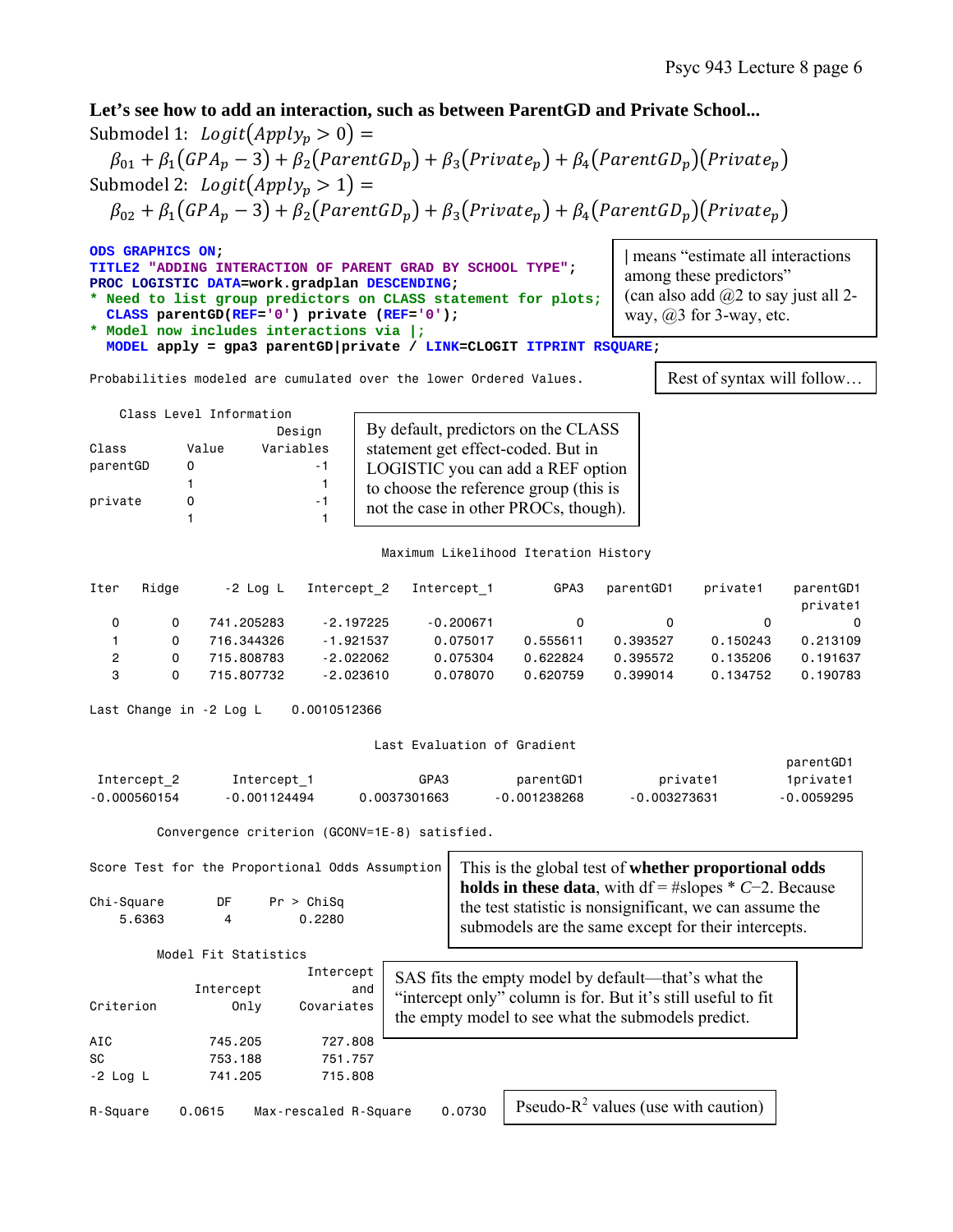|                                           | Testing Global Null Hypothesis: BETA=0      |                   | The likelihood ratio $x^2$ is the $-2\Delta LL$ |                                                                                                                                            |
|-------------------------------------------|---------------------------------------------|-------------------|-------------------------------------------------|--------------------------------------------------------------------------------------------------------------------------------------------|
| Test<br>Likelihood Ratio<br>Score<br>Wald | Chi-Square<br>25.3976<br>25,0342<br>25,0651 | DF<br>4<br>4<br>4 | Pr > Chisq<br>< 0.0001<br>< 0.001<br>< 0.0001   | (difference in $-2LL$ ) for df=4 between the<br>empty and <i>current</i> models. Two other<br>versions of the same idea are also provided. |
|                                           | Type 3 Analysis of Effects                  | Wald              |                                                 |                                                                                                                                            |

| Effect           | DF | Chi-Square | Pr > Chisq |
|------------------|----|------------|------------|
| GPA3             | 1. | 5.5795     | 0.0182     |
| parentGD         |    | 5.5464     | 0.0185     |
| private          |    | 0.6255     | 0.4290     |
| parentGD*private |    | 1.3031     | 0.2536     |

| By putting the binary predictors on the CLASS     |
|---------------------------------------------------|
| statement, we get their marginal main effects     |
| here (at the mean of other CLASS predictors).     |
| Below are their simple main effects at 0 instead. |

|                      |                |    |           | Analysis of Maximum Likelihood Estimates |            |            |
|----------------------|----------------|----|-----------|------------------------------------------|------------|------------|
|                      |                |    |           | Standard                                 | Wald       |            |
| Parameter            |                | DF | Estimate  | Error                                    | Chi-Square | Pr > Chisq |
| Intercept            | $\overline{2}$ |    | $-2.0236$ | 0.2157                                   | 87.9770    | < 0.001    |
| Intercept            |                |    | 0.0781    | 0.1767                                   | 0.1952     | 0.6586     |
| GPA3                 |                | 1  | 0.6208    | 0.2628                                   | 5.5795     | 0.0182     |
| parentGD             |                | 1  | 0.3990    | 0.1694                                   | 5.5464     | 0.0185     |
| private              |                |    | 0.1348    | 0.1704                                   | 0.6255     | 0.4290     |
| parentGD*private 1 1 |                |    | 0.1908    | 0.1671                                   | 1.3031     | 0.2536     |

**Interpret each effect that is now different…** 

**parentGD:** 

**private:** 

# **parentGD\*private:**

|                                    | Now let's revisit our model to compute predicted values and simple effects for this interaction: |  |
|------------------------------------|--------------------------------------------------------------------------------------------------|--|
| Submodel 1: $Logit(Apply_n > 0) =$ |                                                                                                  |  |

 $\beta_{01} + \beta_1(GPA_p - 3) + \beta_2(ParentGD_p) + \beta_3(Private_p) + \beta_4(ParentGD_p)(Private_p)$ Submodel 2:  $Logit(Apply_n > 1) =$  $\beta_{02} + \beta_1(GPA_p - 3) + \beta_2(ParentGD_p) + \beta_3(Private_p) + \beta_4(ParentGD_p)(Private_p)$ 

# **Predicted values (intercepts or conditional means) come directly from the model equation:**

| No grad, public   | = intercept + $\beta_2(0) + \beta_3(0) + \beta_4(0)(0)$ |
|-------------------|---------------------------------------------------------|
| No grad, private  | = intercept + $\beta_2(0) + \beta_3(1) + \beta_4(0)(1)$ |
| Yes grad, public  | = intercept + $\beta_2(1) + \beta_3(0) + \beta_4(1)(0)$ |
| Yes grad, private | = intercept + $\beta_2(1) + \beta_3(1) + \beta_4(1)(1)$ |
|                   |                                                         |

```
* Requesting conditional group means;
ESTIMATE "Mean for No Grad, Public School" 
intercept 1 parentGD 0 private 0 parentGD*private 0 / ILINK CATEGORY=SEPARATE; 
ESTIMATE "Mean for No Grad, Private School" 
intercept 1 parentGD 0 private 1 parentGD*private 0 / ILINK CATEGORY=SEPARATE; 
ESTIMATE "Mean for Yes Grad, Public School" 
intercept 1 parentGD 1 private 0 parentGD*private 0 / ILINK CATEGORY=SEPARATE; 
ESTIMATE "Mean for Yes Grad, Private School" 
intercept 1 parentGD 1 private 1 parentGD*private 1 / ILINK CATEGORY=SEPARATE;
```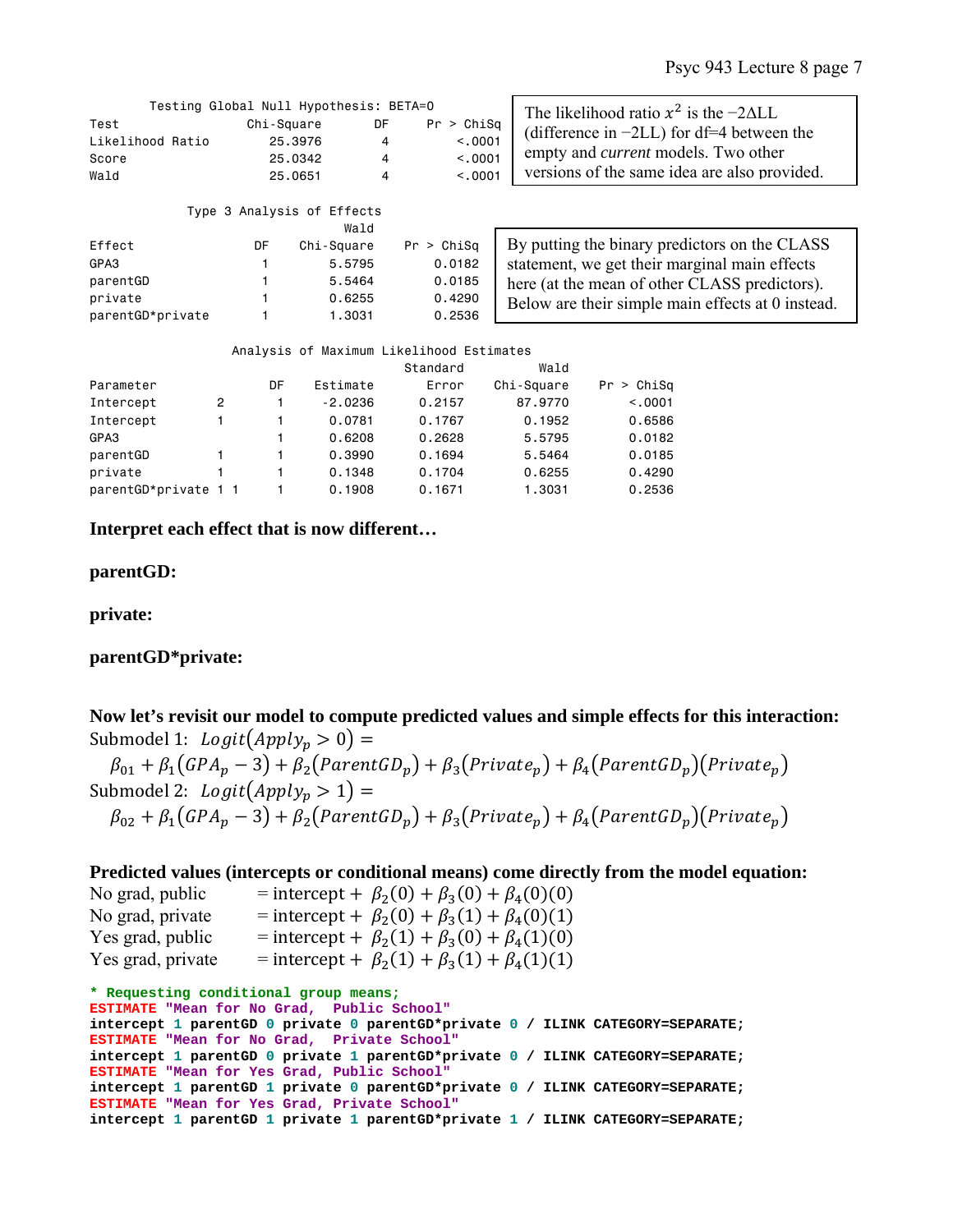|                                     |                      | Estimate                     |          | $Mean = predicted$ |          |        |             |  |
|-------------------------------------|----------------------|------------------------------|----------|--------------------|----------|--------|-------------|--|
|                                     | apply:<br>$0 = Not.$ | Estimate $=$ predicted logit |          |                    |          |        | probability |  |
|                                     | $1 = Eh$ ,           |                              | Standard |                    |          |        | Error of    |  |
| Label                               | $2 = Verv$           | Estimate                     | Error    | z Value            | Pr >  z  | Mean   | Mean        |  |
| Mean for No Grad, Public School     | $\overline{2}$       | $-2.0236$                    | 0.2157   | $-9.38$            | < 0.001  | 0.1167 | 0.02225     |  |
| Mean for No Grad, Public School     |                      | 0.07807                      | 0.1767   | 0.44               | 0.6586   | 0.5195 | 0.04410     |  |
| Mean for No Grad, Private School    | $\overline{2}$       | $-1.8889$                    | 0.1902   | $-9.93$            | < 0.0001 | 0.1314 | 0.02170     |  |
| Mean for No Grad, Private School    | 1                    | 0.2128                       | 0.1525   | 1.40               | 0.1629   | 0.5530 | 0.03770     |  |
| Mean for Yes Grad, Public School    | $\mathcal{P}$        | $-1.6246$                    | 0.3216   | $-5.05$            | < 0.001  | 0.1646 | 0.04422     |  |
| Mean for Yes Grad, Public School    |                      | 0.4771                       | 0.3064   | 1.56               | 0.1194   | 0.6171 | 0.07240     |  |
| Mean for Yes Grad, Private School 2 |                      | $-1.2991$                    | 0.2841   | $-4.57$            | < 0.001  | 0.2143 | 0.04784     |  |
| Mean for Yes Grad, Private School   |                      | 0.8026                       | 0.2764   | 2.90               | 0.0037   | 0.6905 | 0.05907     |  |

**Predicted simple effects, conditional ONLY on interacting predictors: Step 1: Find original model**

Submodel 1:  $Logit(Apply_n > 0) =$  $\beta_{01} + \beta_{1}(GPA_{p} - 3) + \beta_{2}(ParentGD_{p}) + \beta_{3}(Private_{p}) + \beta_{4}(ParentGD_{p})(Private_{p})$ Submodel 2:  $Logit(Apply_n > 1) =$  $\beta_{02} + \beta_1(GPA_p - 3) + \beta_2(ParentGD_p) + \beta_3(Private_p) + \beta_4(ParentGD_p)(Private_p)$ 

**Step 2: Find all terms related to the effect of interest, then combine like terms:**

Parent effect =  $\beta_2$ (ParentGD<sub>n</sub>) +  $\beta_4$ (ParentGD<sub>n</sub>)(Private<sub>n</sub>) Parent effect =  $[\beta_2 + \beta_4(Private_n)](ParentGD_n)$ 

School effect =  $\beta_3(Private_p) + \beta_4(ParentGD_p)(Private_p)$ School effect =  $[\beta_3 + \beta_4(ParentGD_p)](Private_n)$ 

**Step 3: Build ESTIMATE statement out using terms in [ ], in which the variables listed represent the betas, and the numbers represent how many of each beta is needed given the interacting predictor values for which you want the effect** 

| * Requesting simple effects per cell;       |  |               |          |          |         |         |                                                    |
|---------------------------------------------|--|---------------|----------|----------|---------|---------|----------------------------------------------------|
| ESTIMATE "Parent Effect for Public"         |  |               |          |          |         |         | parentGD 1 parentGD*private 0 / CATEGORY=SEPARATE; |
| <b>ESTIMATE "Parent Effect for Private"</b> |  |               |          |          |         |         | parentGD 1 parentGD*private 1 / CATEGORY=SEPARATE; |
| ESTIMATE "School Effect for No Grad"        |  |               |          |          |         |         | private 1 parentGD*private 0 / CATEGORY=SEPARATE;  |
| ESTIMATE "School Effect for No Grad"        |  |               |          |          |         |         | private 1 parentGD*private 1 / CATEGORY=SEPARATE;  |
|                                             |  |               |          |          |         |         |                                                    |
|                                             |  |               | Estimate |          |         |         |                                                    |
|                                             |  | apply:        |          |          |         |         |                                                    |
|                                             |  | $0 = Not.$    |          |          |         |         |                                                    |
|                                             |  | $1 = Eh$ ,    |          | Standard |         |         |                                                    |
| Label                                       |  | 2=Very        | Estimate | Error    | z Value | Pr >  z |                                                    |
| Parent Effect for Public                    |  | $\mathcal{P}$ | 0.3990   | 0.1694   | 2.36    | 0.0185  |                                                    |
| Parent Effect for Public                    |  |               | 0.3990   | 0.1694   | 2.36    | 0.0185  |                                                    |
| Parent Effect for Private                   |  | $\mathcal{P}$ | 0.5898   | 0.1487   | 3.97    | < 0.001 |                                                    |
| Parent Effect for Private                   |  |               | 0.5898   | 0.1487   | 3.97    | < 0.001 |                                                    |
|                                             |  |               |          |          |         |         |                                                    |
| School Effect for No Grad                   |  | $\mathcal{P}$ | 0.1348   | 0.1704   | 0.79    | 0.4290  |                                                    |
| School Effect for No Grad                   |  |               | 0.1348   | 0.1704   | 0.79    | 0.4290  |                                                    |
| School Effect for No Grad                   |  | $\mathcal{P}$ | 0.3255   | 0.2965   | 1.10    | 0.2723  |                                                    |
| School Effect for No Grad                   |  |               | 0.3255   | 0.2965   | 1.10    | 0.2723  |                                                    |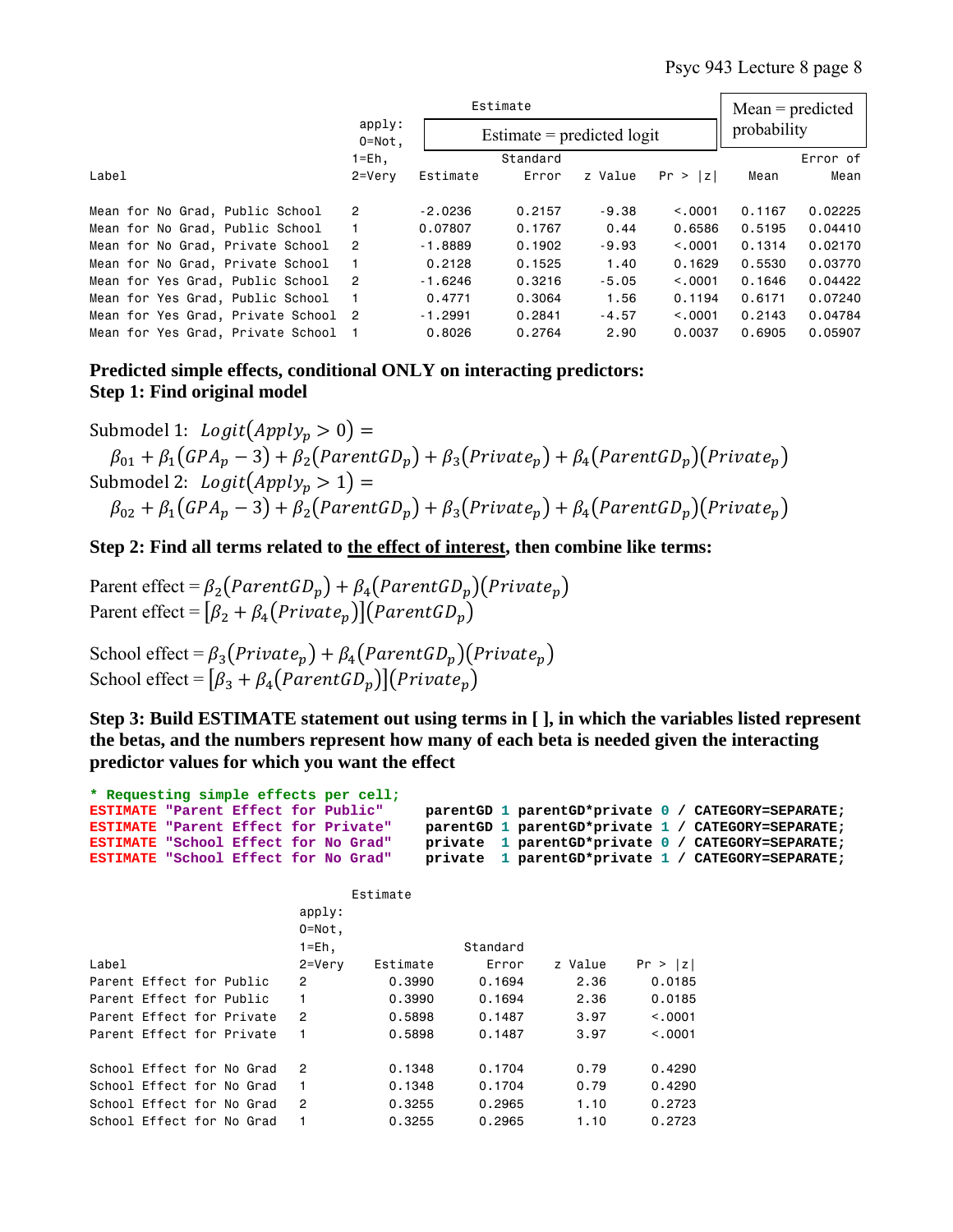|        | Odds Ratio Estimates |                   |       |
|--------|----------------------|-------------------|-------|
|        | Point                | 95% Wald          |       |
| Fffect | Fstimate             | Confidence Limits |       |
| GPA3   | 1.860                | 1.111             | 3.114 |

By default SAS does not provide odds ratios for CLASS variables. But you can request them using an ODDSRATIO statement.

# **SAS made us some pictures from the EFFECTPLOT statement: ( in which the LINK option plots in logits or and ILINK plots in probability)**

```
* Plot to demonstrate interactions (use LINK to get logit, ILINK to get probability);
* CLM=confidence limits, NOOBS=don't print people, AT is for covariate values;
EFFECTPLOT INTERACTION(X=parentGD PLOTBY=private) / AT (GPA3=0) LINK CLM NOOBS; 
RUN; ODS GRAPHICS OFF;
```


The slope of the red and blue line for the ParentGD effect is the same across submodel—this is still the "proportional odds" assumption. The lines differ by a constant amount, created by allowing a different intercept for each logit submodel, no matter what ParentGD is.

The separate panels show the interaction, in which the effect of ParentGD is allowed to differ between public and private school students. The finding that the interaction is nonsignificant means the slopes are equivalent across panels, though.



This plot shows the effect of ParentGD on the probability for each submodel. It may be the case that the interaction looks stronger or weaker when plotted in terms of probabilities, but ultimately that is not relevant, as the interaction is evaluated on the logit scale, not the probability scale.

Given that the interaction is nonsignificant, we'll remove it from the model when demonstrating how to fit these same data to a generalized logit model for nominal responses, up next.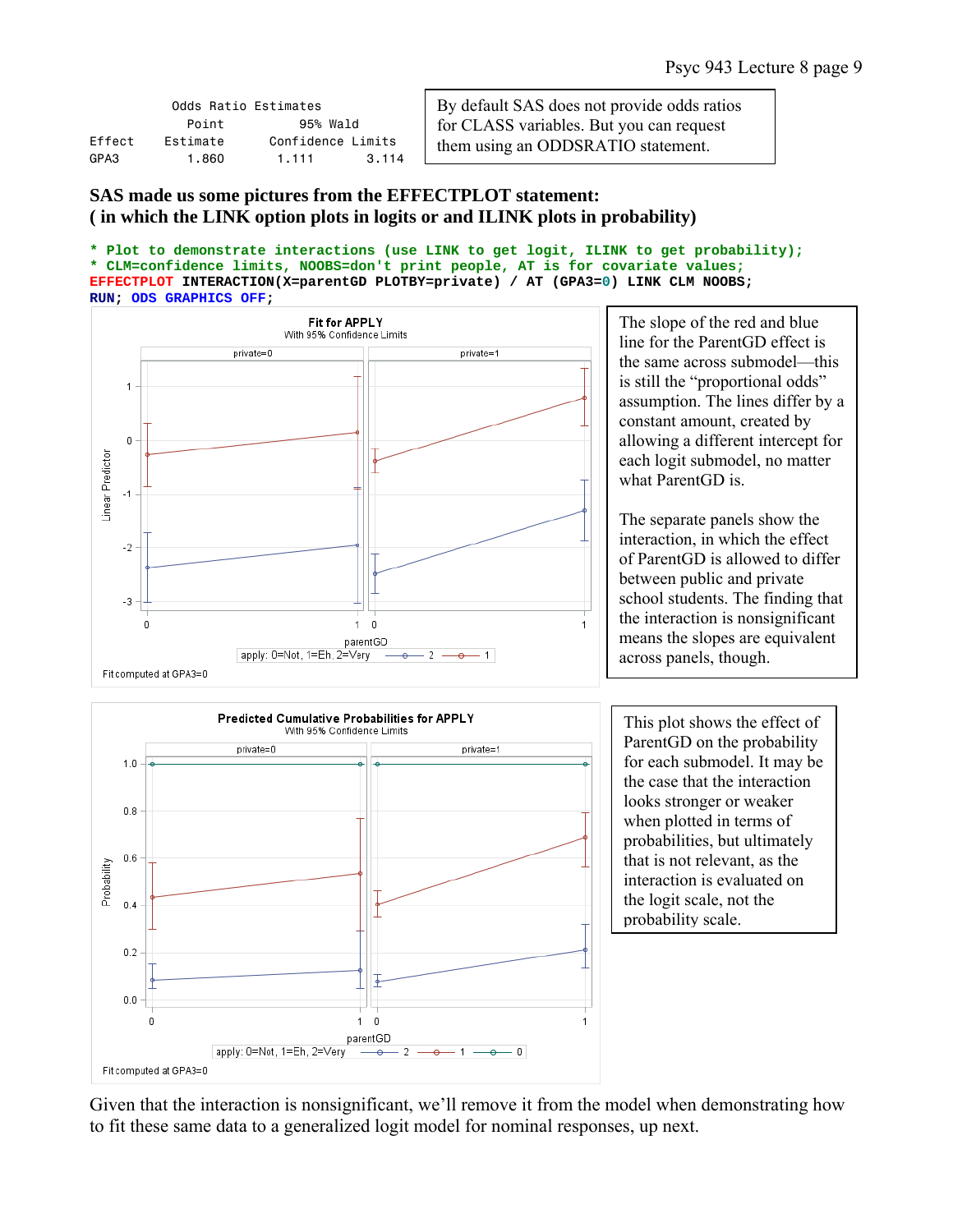# **Empty Model Predicting the GENERALIZED Logit for Apply, with 1 as the Reference Group: (treated as NOMINAL now)**

Submodel 0 if  $Y_p = 0,1$ :  $\text{Logit}(\text{Apply}_p = 0) = \beta_{00}$   $\rightarrow$  Probability $(\text{Apply}_p = 0) = \frac{\exp(\beta_{00})}{1 + \exp(\beta_{00})}$ Submodel 2 if  $Y_p = 1,2$ :  $\text{Logit}(Apply_p = 2) = \beta_{02}$   $\rightarrow$   $\text{Probability}(Apply_p = 2) = \frac{\exp(\beta_{02})}{1 + \exp(\beta_{02})}$ 

**TITLE1 "EMPTY MODEL PREDICTING NOMINAL APPLICATION STATUS"; TITLE2 "1 AS REFERENCE GROUP, SO PREDICTING 1 VS 0, 1 VS 2"; PROC LOGISTIC DATA=work.gradplan; MODEL apply (REF='1')= / ITPRINT LINK=GLOGIT; \* Requesting logit intercept to be transformed into probability (add EXP for odds, too); ESTIMATE "Intercept" intercept 1 / ILINK CATEGORY=SEPARATE; RUN;** 

#### Response Profile

| Ordered |       | Total     |
|---------|-------|-----------|
| Value   | APPLY | Frequency |
|         | n     | 220       |
| 2       |       | 140       |
| з       | 2     | 40        |

### Logits modeled use APPLY=1 as the reference category.

|      |          |            | Maximum Likelihood Iteration History |             |
|------|----------|------------|--------------------------------------|-------------|
| Iter | Ridge    | -2 Log L   | Intercept 0                          | Intercept 2 |
| n    | $\Omega$ | 741.205283 | 0.451985                             | - 1.252763  |

 Last Evaluation of Gradient Intercept 0 Intercept 2 4.996004E-14 -1.24345E-14

 Convergence criterion (GCONV=1E-8) satisfied.  $-2$  Log L = 741.205

#### Analysis of Maximum Likelihood Estimates

|           |        |    |           | Standard | Wald       |            |
|-----------|--------|----|-----------|----------|------------|------------|
| Parameter | APPI Y | DF | Estimate  | Error    | Chi-Sauare | Pr > Chisq |
| Intercept | - 0    |    | 0.4520    | 0.1081   | 17.4782    | < 0.001    |
| Intercept | - 2    |    | $-1.2528$ | 0.1793   | 48.8262    | < 0.001    |

#### Estimate(s) : Table truncated to save space

| apply:<br>$0 = Not.$<br>$1 = Eh,$ |           |          |         |          |                                                                                                                                        |                                                                                              |
|-----------------------------------|-----------|----------|---------|----------|----------------------------------------------------------------------------------------------------------------------------------------|----------------------------------------------------------------------------------------------|
|                                   |           |          |         |          |                                                                                                                                        | Standard                                                                                     |
|                                   |           | Standard |         |          |                                                                                                                                        | Error of                                                                                     |
| $2 = Verv$                        | Estimate  | Error    | z Value | Pr >  z  | Mean                                                                                                                                   | Mean                                                                                         |
| $\Omega$                          | 0.4520    | 0.1081   | 4.18    | < 0.0001 | 0.5500                                                                                                                                 | 0.02487                                                                                      |
| 1.                                | $-1.2528$ | 0.1793   | $-6.99$ | < 0.001  | 0.1000                                                                                                                                 | 0.01500                                                                                      |
|                                   |           |          |         |          |                                                                                                                                        | Percent                                                                                      |
|                                   |           |          |         |          | 0                                                                                                                                      | 55                                                                                           |
|                                   |           |          |         |          | 1                                                                                                                                      | 35                                                                                           |
|                                   |           |          |         |          | 2                                                                                                                                      | 10                                                                                           |
|                                   |           |          |         |          | Probability of $Yp = 0 = exp(-0.4520) / [1 + exp(-0.4520)] = .55$<br>Probability of $Yp = 2 = exp(-1.2528) / [1 + exp(-1.2528)] = .10$ | <b>APPLY</b><br>Probability of $Y_p = 1$ : $1 - Prob_{int1} - Prob_{int2} = .55 - .10 = .35$ |

Note that SAS has changed its labeling of submodel 2 from "2" to "1" in the estimates table…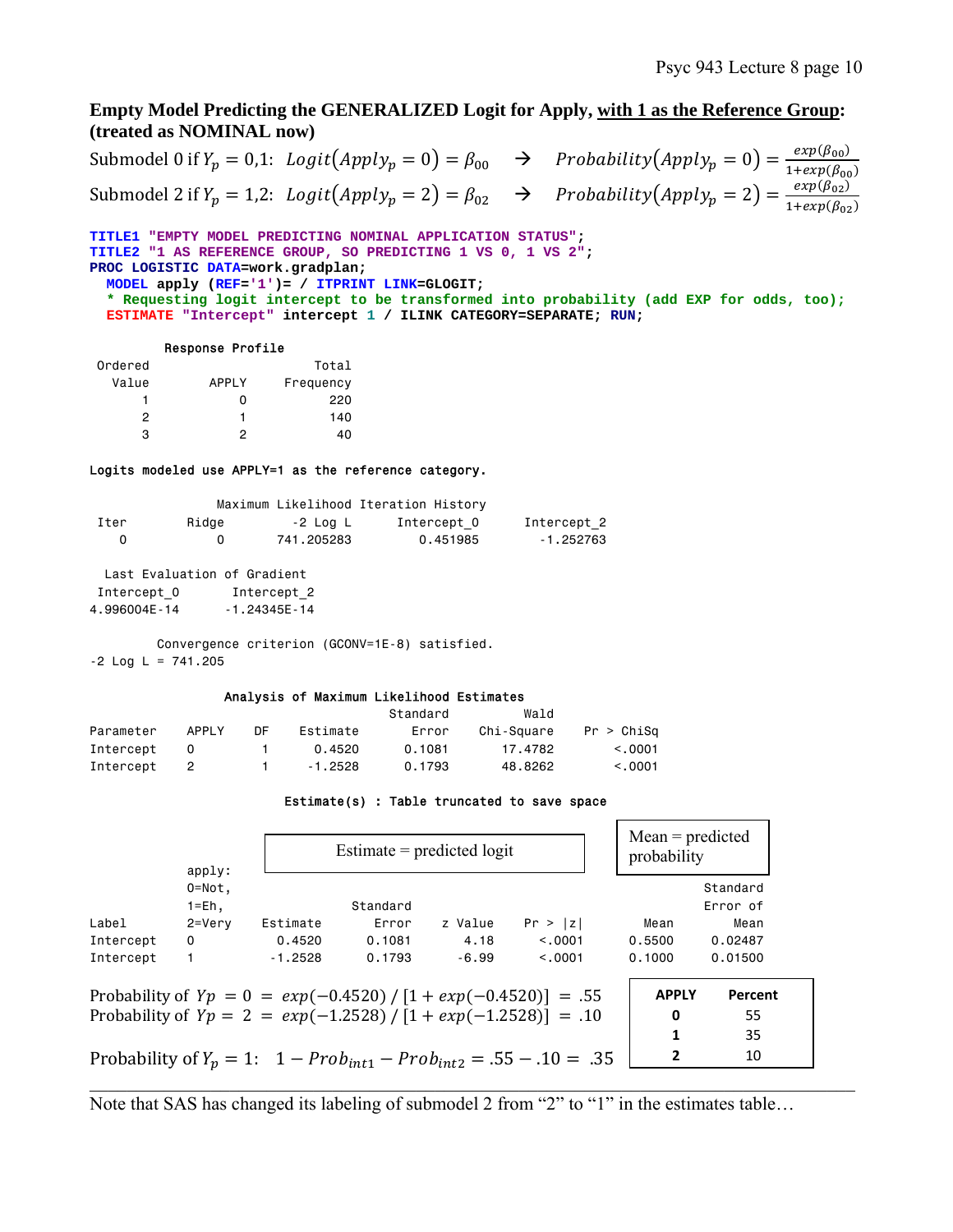**So now that we know what each submodel is predicting, we can add some predictors. Only this time, in the nominal model all predictor effects are estimated separately.** 

Submodel 0 if  $Y_p = 0.1$ :  $Logit(App\ddot{I}y_p = 0) = \beta_{00} + \beta_{10}(GPA_p - 3) + \beta_{20}(ParentGD_p) + \beta_{30}(Private_p)$ Submodel 2 if  $Y_n = 1,2$ :  $Logit(Apply_p = 2) = \beta_{02} + \beta_{12} (GPA_p - 3) + \beta_{22} (ParentGD_p) + \beta_{32} (Private_p)$ 

```
TITLE1 "CONDITIONAL MODEL PREDICTING NOMINAL APPLICATION STATUS"; 
TITLE2 "MAIN EFFECTS ONLY"; 
PROC LOGISTIC DATA=work.gradplan; 
MODEL apply (REF='1') = gpa3 parentGD private / LINK=GLOGIT ITPRINT RSQUARE;
```
Logits modeled use APPLY=1 as the reference category.

Maximum Likelihood Iteration History

| Iter | Ridae        | -2 Loa L   | Intercept 0 | Intercept 2 | GPA3 0      | GPA3 2   | parentGD 0 parentGD 2 |          |
|------|--------------|------------|-------------|-------------|-------------|----------|-----------------------|----------|
|      | 0            | 741.205283 | 0.451985    | $-1.252763$ |             |          |                       | $\Omega$ |
|      | O.           | 715.419935 | 0.931890    | $-0.550967$ | $-0.424655$ | 0.438741 | -0.874083             | 0.674152 |
|      | <sup>o</sup> | 713.999132 | 0.950122    | $-0.751264$ | $-0.449346$ | 0.467087 | $-0.956242$           | 0.436003 |
|      | 0            | 713.993963 | 0.951534    | -0.763990   | $-0.448751$ | 0.475229 | -0.951626             | 0.422600 |

| Iter | private 0   | private 2   |
|------|-------------|-------------|
| n    |             |             |
| 1    | $-0.399643$ | $-0.941695$ |
| 2    | $-0.417219$ | $-0.789161$ |
| з    | $-0.418826$ | $-0.778942$ |

Last Change in -2 Log L 0.0051682727

Last Evaluation of Gradient

Intercept\_0 Intercept\_2 GPA3\_0 GPA3\_2 parentGD\_0 parentGD\_2 private\_0 private\_2 0.0004101876 -0.001351514 -0.000075469 0.000039673 0.0001459101 -0.000961818 0.0001873177 0.000748594

Convergence criterion (GCONV=1E-8) satisfied.

#### Model Fit Statistics

|                  |           |                                        | Intercept |            |                                                              |                                                        |  |  |  |  |
|------------------|-----------|----------------------------------------|-----------|------------|--------------------------------------------------------------|--------------------------------------------------------|--|--|--|--|
|                  | Intercept |                                        | and       |            |                                                              | SAS fits the empty model by default—that's what the    |  |  |  |  |
| Criterion        |           | Covariates<br>Only                     |           |            | "intercept only" column is for. But it's still useful to fit |                                                        |  |  |  |  |
| AIC              | 745,205   |                                        | 729.994   |            | the empty model to see what the submodels predict.           |                                                        |  |  |  |  |
| SC.              | 753,188   |                                        | 761.926   |            |                                                              |                                                        |  |  |  |  |
| $-2$ Log L       | 741.205   |                                        | 713.994   |            |                                                              | Pseudo- $R^2$ values (use with caution)                |  |  |  |  |
| R-Square         | 0.0658    | Max-rescaled R-Square                  |           | 0.0780     |                                                              |                                                        |  |  |  |  |
|                  |           | Testing Global Null Hypothesis: BETA=0 |           |            |                                                              | SAS does some of your model comparisons                |  |  |  |  |
| Test             |           | Chi-Square                             | DF        | Pr > Chisq |                                                              | for you, too! The likelihood ratio $x^2$ is the        |  |  |  |  |
| Likelihood Ratio |           | 27,2113                                | 6         |            | 0.0001                                                       | $-2\Delta LL$ (difference in $-2LL$ ) for df=3 between |  |  |  |  |
| Score            |           | 28,2058                                | 6         |            | < 0.001                                                      | the empty and <i>current</i> models. Two other         |  |  |  |  |
| Wald             |           | 25.8399                                | 6         |            | 0.0002                                                       | versions of the same idea are also provided.           |  |  |  |  |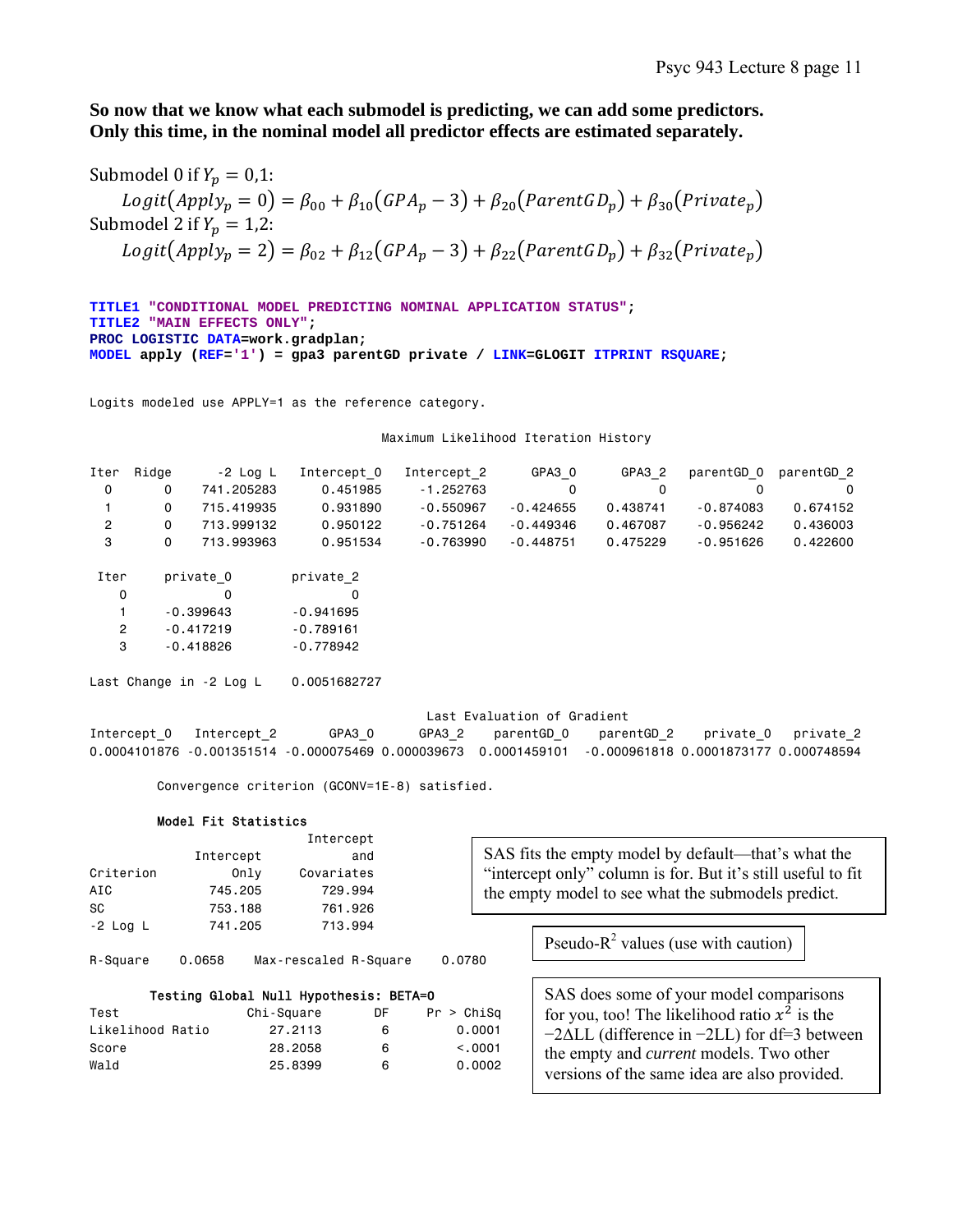|                                       |                                                                                                                    |    | Type 3 Analysis of Effects |                                          |            |        |                                                                                                                                                    |               |  |
|---------------------------------------|--------------------------------------------------------------------------------------------------------------------|----|----------------------------|------------------------------------------|------------|--------|----------------------------------------------------------------------------------------------------------------------------------------------------|---------------|--|
| Effect<br>GPA3<br>parentGD<br>private | Wald<br>DF<br>Chi-Square<br>Pr > Chisq<br>2<br>4.9539<br>0.0840<br>2<br>13,8522<br>0.0010<br>2<br>3.0371<br>0.2190 |    |                            |                                          |            |        | This is the omnibus test of whether each effect is<br>significant <i>combining</i> across submodels.<br>Effects per submodel are then given below. |               |  |
|                                       |                                                                                                                    |    |                            | Analysis of Maximum Likelihood Estimates |            |        | Now every parameter is unique by submodel.                                                                                                         |               |  |
|                                       |                                                                                                                    |    |                            | Standard                                 |            | Wald   |                                                                                                                                                    |               |  |
| Parameter                             | <b>APPLY</b>                                                                                                       | DF | Estimate                   | Error                                    | Chi-Square |        | Pr > Chisq                                                                                                                                         |               |  |
| Intercept                             | 0                                                                                                                  |    | 0.9515                     | 0.3258                                   |            | 8.5285 |                                                                                                                                                    | 0.0035 beta00 |  |
| Intercept                             | 2                                                                                                                  |    | $-0.7640$                  | 0.4511                                   |            | 2.8684 |                                                                                                                                                    | 0.0903 beta02 |  |
| GPA3                                  | 0                                                                                                                  |    | $-0.4488$                  | 0.2902                                   | 2.3911     |        |                                                                                                                                                    | 0.1220 beta10 |  |
| GPA3                                  | $\overline{c}$                                                                                                     |    | 0.4752                     | 0.4871                                   |            | 0.9517 |                                                                                                                                                    | 0.3293 beta12 |  |
| parentGD                              | 0                                                                                                                  |    | $-0.9516$                  | 0.3171                                   |            | 9,0082 |                                                                                                                                                    | 0.0027 beta20 |  |
| parentGD                              | $\overline{c}$                                                                                                     |    | 0.4226                     | 0.4083                                   |            | 1.0715 |                                                                                                                                                    | 0.3006 beta22 |  |
| private                               | 0                                                                                                                  |    | $-0.4188$                  | 0.3433                                   |            | 1,4884 |                                                                                                                                                    | 0.2225 beta30 |  |
| private                               | 2                                                                                                                  |    | $-0.7789$                  | 0.4706                                   | 2.7398     |        |                                                                                                                                                    | 0.0979 beta32 |  |

What are the estimates labeled APPLY 0 predicting?

What are the estimates labeled APPLY 2 predicting?

| <b>Odds Ratio Estimates</b> |              |          |                   |          |  |  |  |  |  |  |
|-----------------------------|--------------|----------|-------------------|----------|--|--|--|--|--|--|
|                             |              | Point    |                   | 95% Wald |  |  |  |  |  |  |
| Effect                      | <b>APPLY</b> | Estimate | Confidence Limits |          |  |  |  |  |  |  |
| GPA3                        | 0            | 0.638    | 0.361             | 1.128    |  |  |  |  |  |  |
| GPA3                        | 2            | 1.608    | 0.619             | 4.179    |  |  |  |  |  |  |
| parentGD                    | 0            | 0.386    | 0.207             | 0.719    |  |  |  |  |  |  |
| parentGD                    | 2            | 1.526    | 0.686             | 3,397    |  |  |  |  |  |  |
| private                     | 0            | 0.658    | 0.336             | 1.289    |  |  |  |  |  |  |
| private                     | 2            | 0.459    | 0.182             | 1.154    |  |  |  |  |  |  |

Odds ratios whose confidence intervals do not include 1 are significant.

Here's where our choice of 1 as the reference group comes in handy—we can now test proportional odds *for each slope*, which says that the slopes should be the same across ordinal submodels. In our case, submodel 0 is predicting 0 instead of 1 (down), whereas submodel 2 is predicting 2 instead of 1 (up). So if the assumption of proportional odds holds, then the slopes for a given predictor should be the same estimate across submodels, just opposite in sign. The TEST statements below refer to each submodel slope (using SAS's internal name) and ask if it is equal to −1\* the other submodel's slope.

| * Test proportional odds assumption per slope;<br>TEST -GPA3 0 |                                     |    |                                                  |                                                                                                        |  |  |  |  |
|----------------------------------------------------------------|-------------------------------------|----|--------------------------------------------------|--------------------------------------------------------------------------------------------------------|--|--|--|--|
| GPA3:<br>parentGD:<br>private:                                 | TEST -parentGD 0<br>TEST -private 0 |    | $=$ GPA3 2;<br>$=$ parentGD 2;<br>$=$ private 2; | GPA3's slopes of 0.4488 predicting from 0 to 1 and<br>0.4752 predicting from 1 to 2 are not different. |  |  |  |  |
| Linear Hypotheses Testing Results<br>Wald                      |                                     |    |                                                  | ParentGD slopes of 0.9516 predicting from 0 to 1                                                       |  |  |  |  |
| Label                                                          | Chi-Square                          | DF | Pr > Chisq                                       | and 0.4226 predicting from 1 to 2 are not different.                                                   |  |  |  |  |
| GPA3                                                           | 0.0017                              |    | 0.9673                                           |                                                                                                        |  |  |  |  |
| parentGD                                                       | 0.7857                              |    | 0.3754                                           | Private slopes of 0.4188 predicting from 0 to 1 and                                                    |  |  |  |  |
| private                                                        | 2.9767                              |    | 0.0845                                           | $-0.7789$ predicting from 1 to 2 are almost different.                                                 |  |  |  |  |